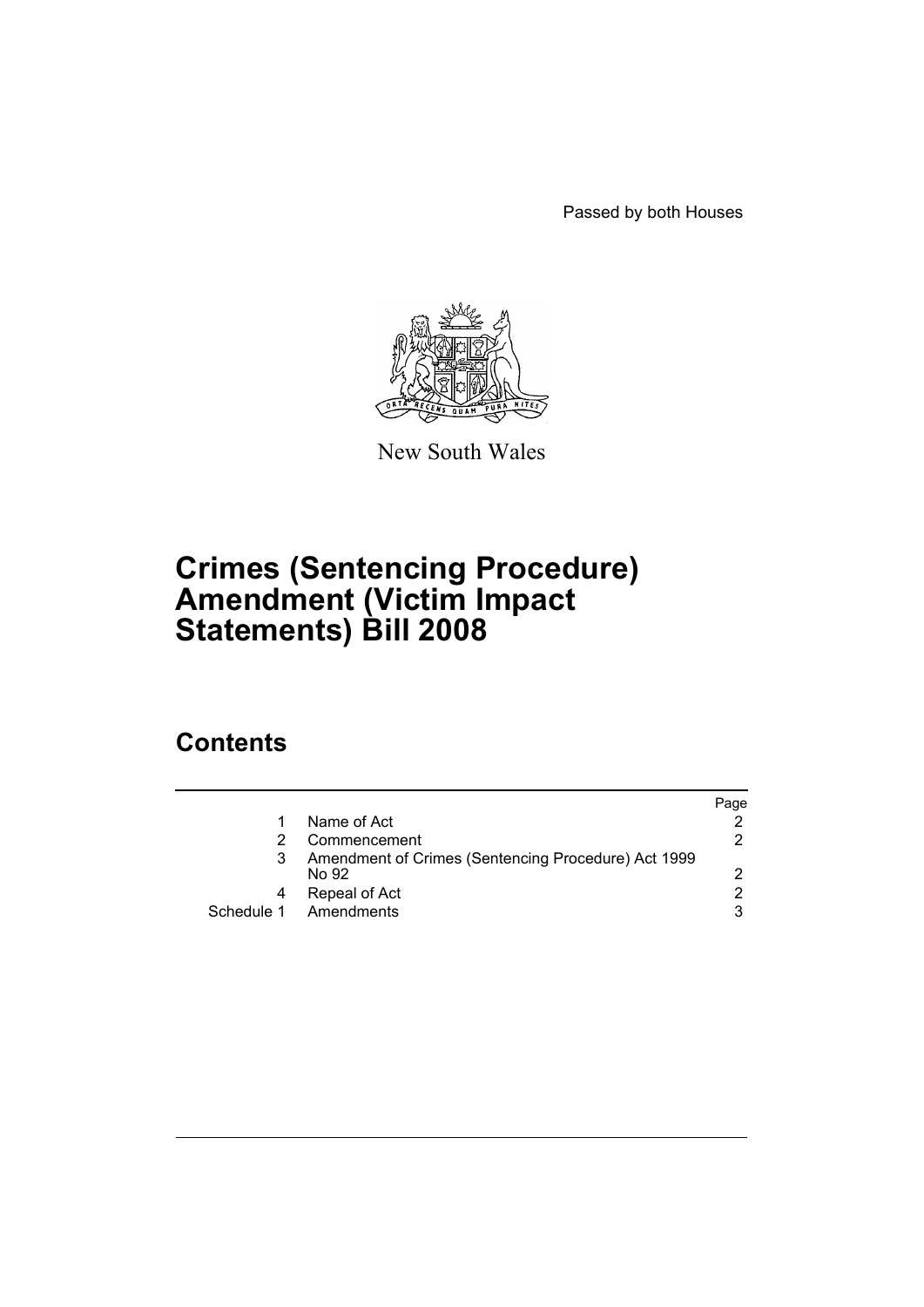*I certify that this public bill, which originated in the Legislative Assembly, has finally passed the Legislative Council and the Legislative Assembly of New South Wales.*

> *Clerk of the Legislative Assembly. Legislative Assembly, Sydney, , 2008*



New South Wales

# **Crimes (Sentencing Procedure) Amendment (Victim Impact Statements) Bill 2008**

Act No , 2008

An Act to amend the *Crimes (Sentencing Procedure) Act 1999* to make further provision with respect to victim impact statements.

*I have examined this bill and find it to correspond in all respects with the bill as finally passed by both Houses.*

*Assistant Speaker of the Legislative Assembly.*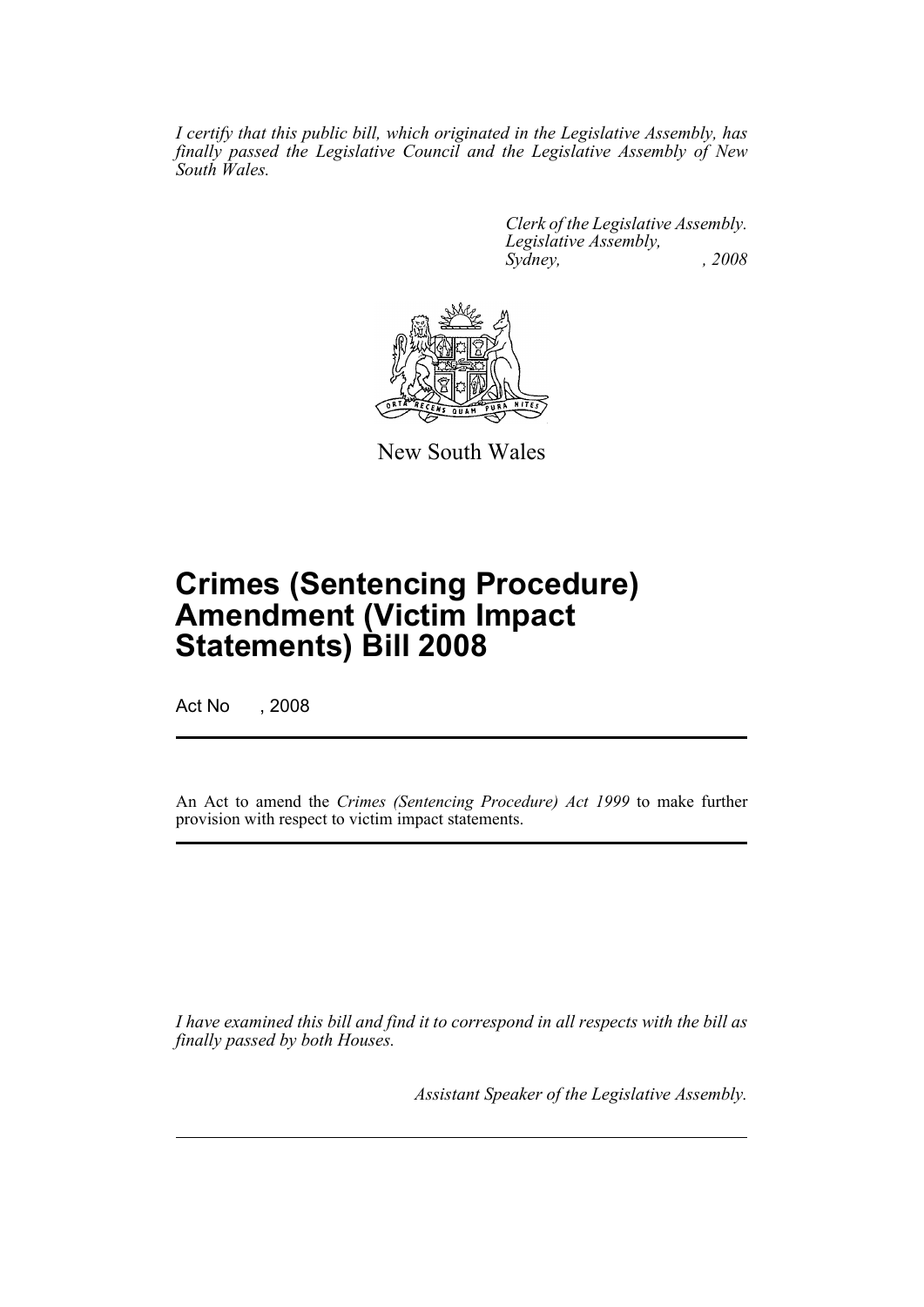### <span id="page-2-0"></span>**The Legislature of New South Wales enacts:**

### **1 Name of Act**

This Act is the *Crimes (Sentencing Procedure) Amendment (Victim Impact Statements) Act 2008*.

#### <span id="page-2-1"></span>**2 Commencement**

This Act commences on a day or days to be appointed by proclamation.

### <span id="page-2-2"></span>**3 Amendment of Crimes (Sentencing Procedure) Act 1999 No 92**

The *Crimes (Sentencing Procedure) Act 1999* is amended as set out in Schedule 1.

### <span id="page-2-3"></span>**4 Repeal of Act**

- (1) This Act is repealed on the day following the day on which all of the provisions of this Act have commenced.
- (2) The repeal of this Act does not, because of the operation of section 30 of the *Interpretation Act 1987*, affect any amendment made by this Act.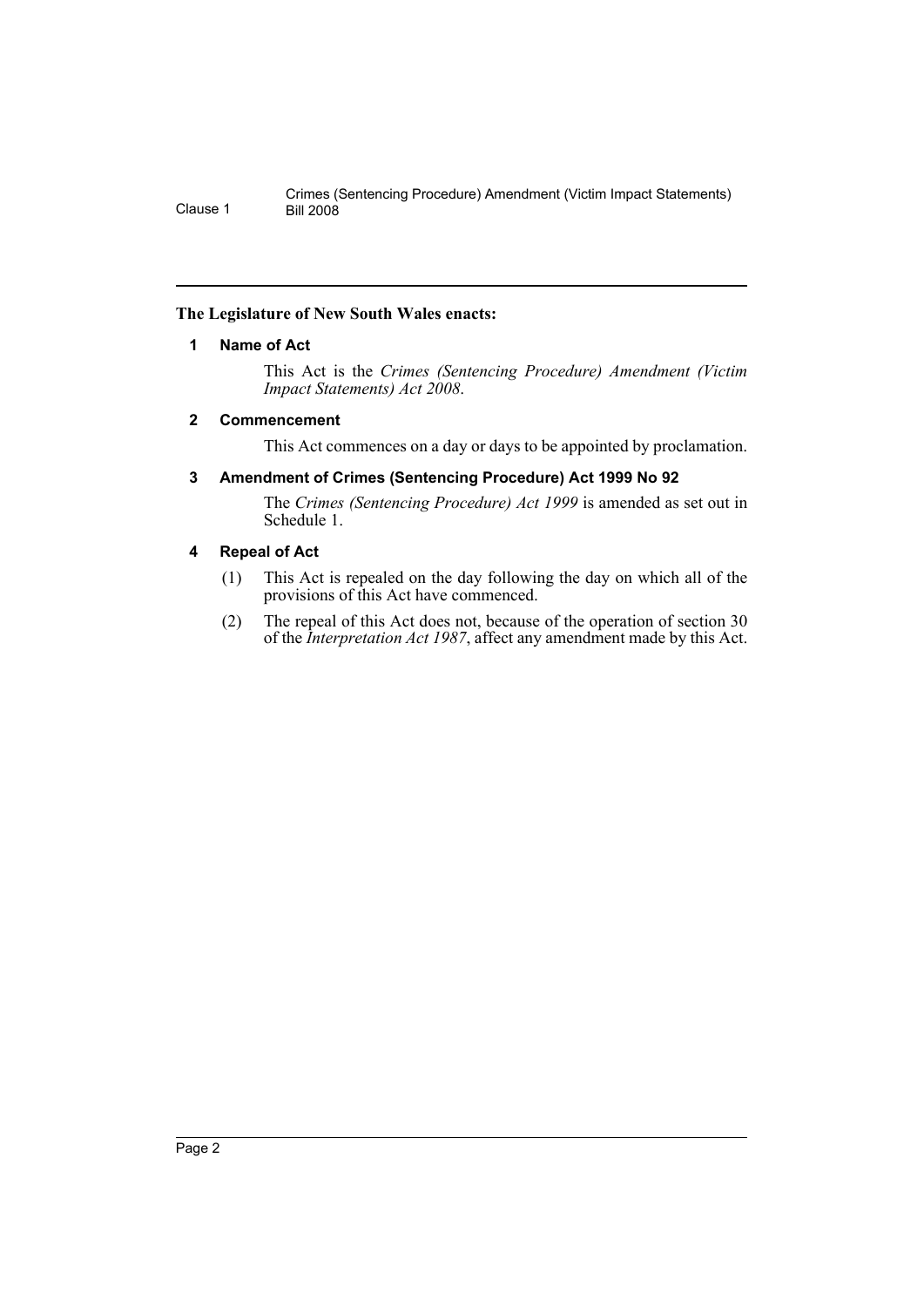Crimes (Sentencing Procedure) Amendment (Victim Impact Statements) Bill 2008

Amendments **Schedule 1** and the set of the set of the set of the set of the set of the set of the set of the set of the set of the set of the set of the set of the set of the set of the set of the set of the set of the set

# <span id="page-3-0"></span>**Schedule 1 Amendments**

(Section 3)

# **[1] Section 26 Definitions**

Omit ", mental illness or nervous shock" from the definition of *personal harm*.

Insert instead "or psychological or psychiatric harm".

# **[2] Section 26**

Insert in alphabetical order:

*prescribed sexual offence* has the same meaning as it has in the *Criminal Procedure Act 1986*.

### **[3] Section 26, definition of "primary victim"**

Insert "the sexual offence," after "threatened violence," in paragraph (b).

# **[4] Section 27 Application of Division**

Omit "or an act of sexual assault" from section 27 (2) (b).

# **[5] Section 27 (2) (d)**

Insert at the end of section 27 (2) (c):

, or

(d) a prescribed sexual offence.

# **[6] Section 27 (3) (c) (ii)**

Omit "or an act of sexual assault".

# **[7] Section 27 (3) (d)**

Insert at the end of section  $27(3)(c)$ :

, or

(d) a prescribed sexual offence that is referred to in Table 1 of Schedule 1 to the *Criminal Procedure Act 1986*.

#### **[8] Section 30 Formal requirements for victim impact statements**

Insert after section 30 (1):

(1A) Photographs, drawings or other images may be included in the victim impact statement, subject to compliance with any requirements relating to the inclusion of such matters that are prescribed by the regulations.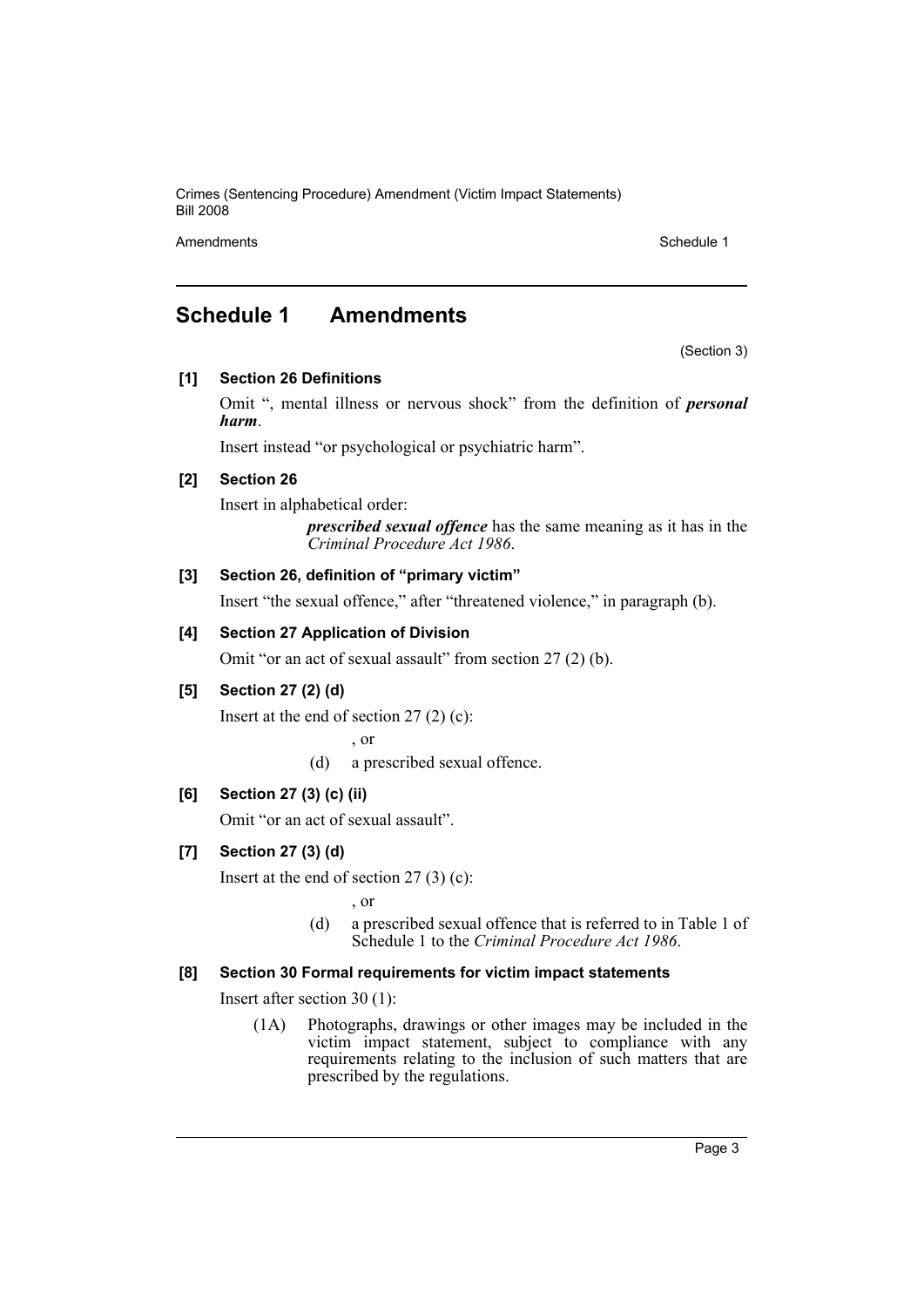Crimes (Sentencing Procedure) Amendment (Victim Impact Statements) Bill 2008

Schedule 1 Amendments

#### **[9] Section 30 (2)**

Omit the subsection. Insert instead:

(2) If a primary victim is incapable of providing information for or objecting to a victim impact statement about the personal harm suffered by the victim (by reason of age, impairment or otherwise), a person having parental responsibility for the victim, a member of the primary victim's immediate family or any other representative of the victim may, subject to the regulations, act on behalf of the victim for that purpose.

#### **[10] Section 30A Reading out victim impact statements in court**

Insert "or a person having parental responsibility for the victim," after "relates," in section 30A (1).

#### **[11] Section 30A (3) and (4)**

Insert after section 30A (2):

- (3) If the proceedings for the offence concerned are proceedings in which the victim to whom the victim impact statement relates is entitled to give evidence by means of closed-circuit television arrangements, the victim is also entitled to read out the statement in accordance with those closed-circuit television arrangements.
- (4) For the purposes of this section, *closed-circuit television arrangements* means the arrangements for giving evidence provided for by section 294B or Division 4 of Part 6 of Chapter 6 of the *Criminal Procedure Act 1986*.

#### **[12] Schedule 2 Savings, transitional and other provisions**

Insert at the end of clause 1 (1):

*Crimes (Sentencing Procedure) Amendment (Victim Impact Statements) Act 2008*